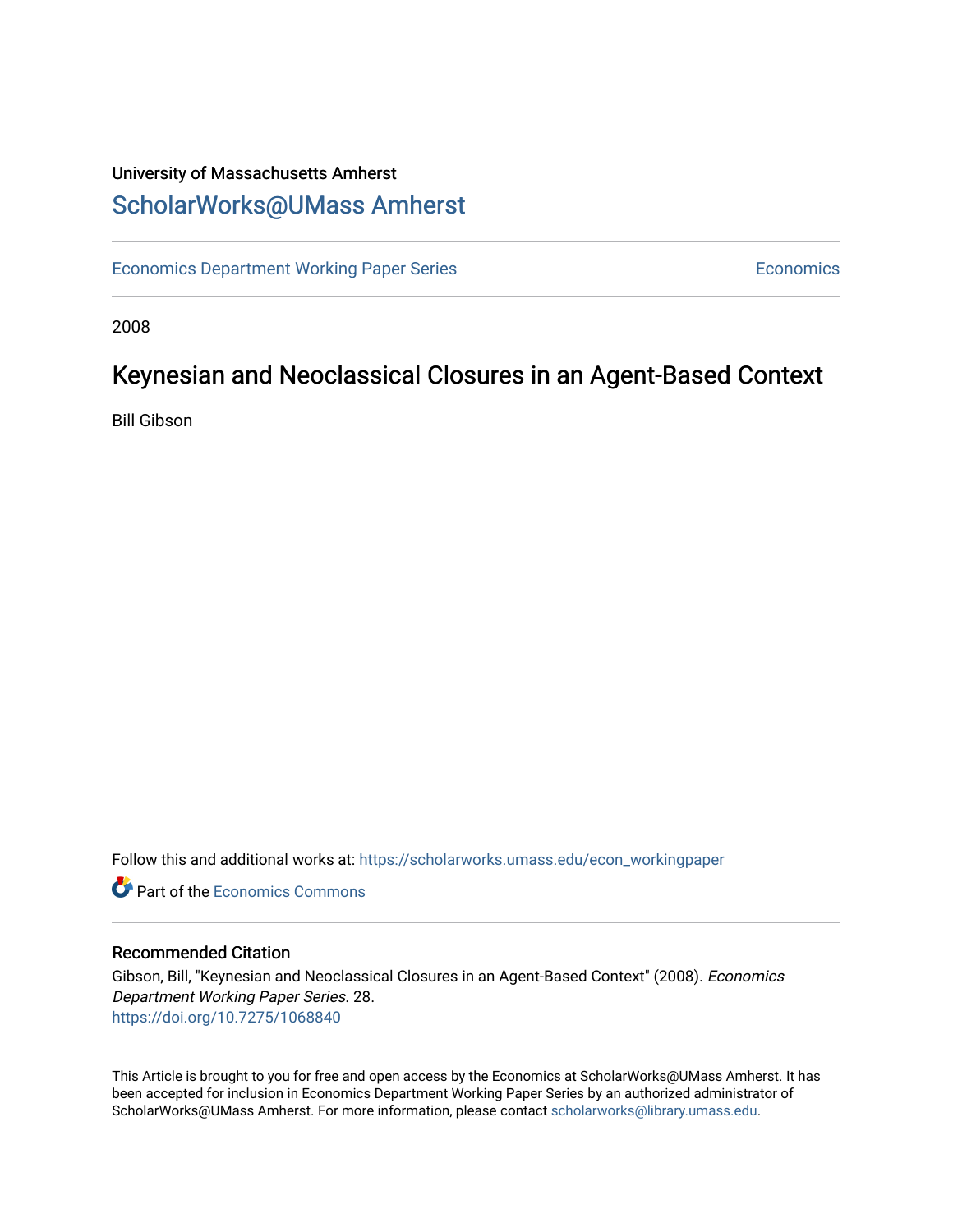# **DEPARTMENT OF ECONOMICS**

## **Working Paper**

**Keynesian and Neoclassical Closures in an Agent-Based Context** 

by

Bill Gibson

Working Paper 2008-03



## **UNIVERSITY OF MASSACHUSETTS AMHERST**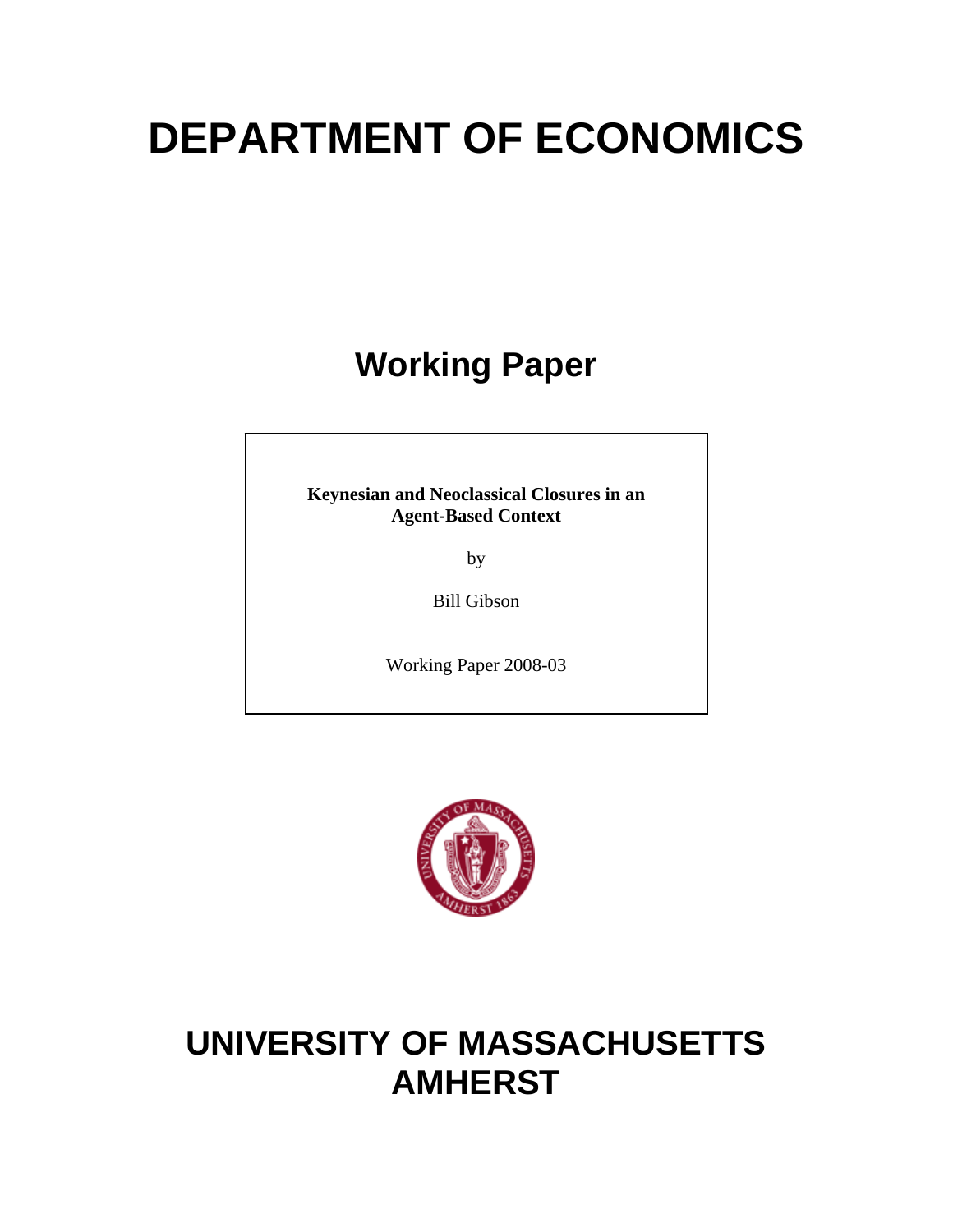#### KEYNESIAN AND NEOCLASSICAL CLOSURES IN AN AGENT-BASED CONTEXT

#### BILL GIBSON

ABSTRACT. Since the "closure debate" of the 1980s it is well known that comparative static derivatives in analytical macro models are highly sensitive to the closure rule selected. This led Keynesians to conclude that Keynesian closures were superior to those favored by the orthodoxy and vice-versa. It is argued that with the advent of agent-based or multi-agent systems, the closure debate is superseded. While elements of both Keynesian and neoclassical models survive the transition to the more synthetic environment, an agentbased approach eliminates the need for drastic simplification that was at the root of the debate from the beginning.

#### 1. Introduction

The notion of closure, first framed by Sen in 1960, was widely discussed in the literature on applied general equilibrium modeling in the  $1980s<sup>1</sup>$  $1980s<sup>1</sup>$ . A central issue was the comparative statics of aggregate macroeconomic models, which reversed when the closure was changed. A Keynesian model, with an independent investment function, usually calibrated to depend on capacity utilization, the rate of profit or both, responded differently to, say, a change in the wage rate than did a neoclassical model in which savings determined the level of investment. This paper argues that the debate between Keynesians and neoclassicals is effectively over and attempts to revive "old style" Keynesian analysis are fruitless<sup>[2](#page-2-1)</sup>. This is not to announce a victory on the part of the Walrasian system, but rather to argue that the debate has been superseded by the rise of agent-based models, computerized simulations that do not require the simplifying assumptions of the past<sup>[3](#page-2-2)</sup>. The approach has its roots in the late nineteenth century statistical mechanics of Gibbs, Boltzmann and Maxwell [\(Durlauf, 1999\)](#page-14-0). When coded using widely available software by nonprofessional programers, these models capture fairly complex dynamic social

<sup>&</sup>lt;sup>†</sup>Version: January 2008; John Converse Professor of Economics, University of Vermont, Burlington, VT 05405 and Professor of Public Policy and Economics, University of Massachusetts, Amherst, MA 01003 USA 413-548-9448. E-mail: wgibson@econs.umass.edu on the web at: http://people.umass.edu/wgibson.

Key words and phrases. Agent-based models, multi-agent systems, macroeconomic closure.

Prepared for a conference on 70 Years after The General Theory, Ankara, Turkey. December 2006. Thanks to Diane Flaherty for comments and suggestions.

<span id="page-2-0"></span><sup>&</sup>lt;sup>1</sup>See, for example, [Sen](#page-15-0) [\(1963\)](#page-15-0), [Rattso](#page-15-1) [\(1982\)](#page-15-1), [Dewatripont and Michel](#page-14-1) [\(1987\)](#page-14-1) and [Robinson](#page-15-2) [\(2006\)](#page-15-2) for a recap.

<span id="page-2-1"></span><sup>&</sup>lt;sup>2</sup>Many heterodox economists still use the Keynesian model without regard to its lack of microfoundations. See for example [Dutt](#page-14-2) [\(2007\)](#page-14-2) and references cited therein.

<span id="page-2-2"></span><sup>3</sup>See, for example, [Arthur et al.](#page-13-0) [\(1997\)](#page-13-0), [Axtell et al.](#page-13-1) [\(2001\)](#page-13-1), [Epstein and Axtell](#page-14-3) [\(1996\)](#page-14-3) and [Wooldridge](#page-15-3) [\(2002\)](#page-15-3).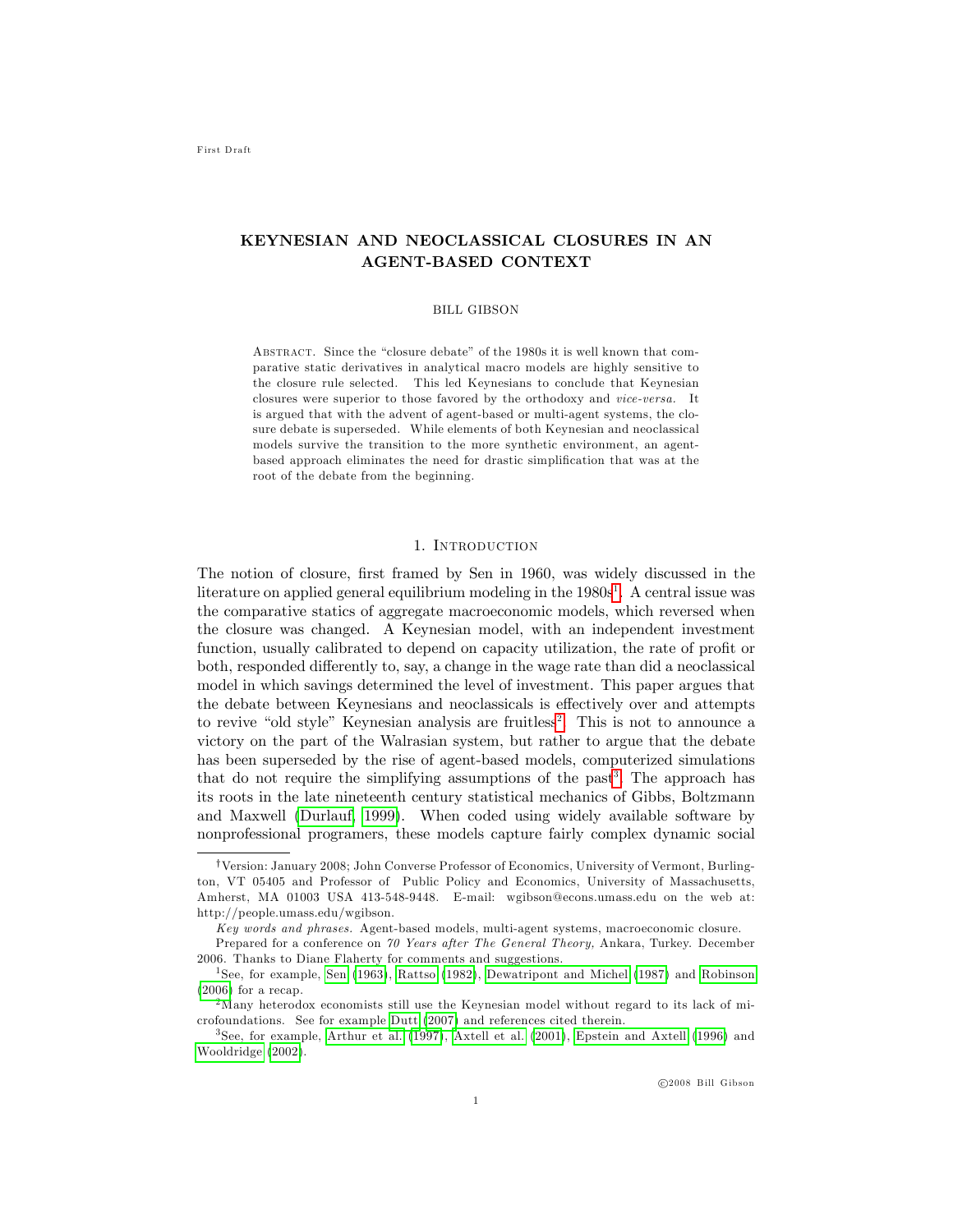#### 2 B ILL G IBSON

situations without regard to representative agents or rules of thumb [\(Railsback](#page-14-4) [et al., 2007\)](#page-14-4). Agent-based models are characterized by emergent properties that are not generally possible to anticipate using strictly analytical tools<sup>[4](#page-3-0)</sup>. Thus the new generation of models represent not only a break with earlier theories, but a break in how we learn about economies and economics generally.

The paper is organized as follows: section 2 discusses the background to the debate between Keynesians and the proponents of neoclassical models. Section 3 introduces the multi-agent system framework in the context of complexity models. Section 4 addresses the question of closure in simplified Keynesian and neoclassical models. A concluding section argues that while agent-based models incorporate important elements from both theoretical frameworks, the divisions are substantially blurred.

#### 2. Keynes and the Neoclassical Critique

It is a radical thesis to say we should retire Keynes. But it may well be time. The old debates over the nature of macroeconomic aggregates, whether they were savings driven or investment driven, have been made largely irrelevant by multiagent, dynamical systems that incorporate learning and expectations in a natural and realistic way. What is sacrificed in these models is the idea that representative agents can compute solutions to long-horizon combinatoric optimization models that supposedly guide their actions over the course of their lives. Many problems, much simpler than those we commonly assume that our economic agents can solve, have been shown by research in theoretical computer science to essentially involve an infinite number of steps, which in the words of one researcher means "abandon" all hope of finding an efficient algorithm for the exact solution of this problem" [\(Spiliopoulos, 2007\)](#page-15-4). In agent-based models, agents do indeed optimize but they do so in computationally constrained ways, involving heuristics, approximate solutions and the like. They do well when they can determine an upper bound on the difference between the approximate and actual solutions.

Agent-based models eliminate the over-simplification of the Keynesian model without falling into the "representative agent" trap of the Walrasian system. Neither do they necessarily assume price-taking atomistic agents. Nor do these models serve any particular political ideology, since the objective is to model the economy realistically, as it actually performs, rather than produce welfare theorems applicable only to perfectly competitive systems.

In the 1970s, the profession began to abandon the Keynesian system as essentially anecdotal in its view of agency [\(Lucas and Sargent, 1978,](#page-14-5) p 277), [\(Plosser,](#page-14-6) [1989\)](#page-14-6). Although dynamic versions of the Keynesian model certainly exist, the fundamental framework was seen as static. But above all, the Keynesian model was considered unrealistic in response to a change in policy. Keynesian agents were regarded as reactive only, failing to learn about the economic landscape as it underwent change in response to economic policy. Lucas objected early on, noting that only self-interest would be invariant to policy change; everything else would adjust [\(Lucas, 1976\)](#page-14-7).

By anecdotal, the critics meant that the underlying agents in the Keynesian system did not conform to the principles of intertemporal rationality. Since then, of

<span id="page-3-0"></span><sup>4</sup> For a general introduction, see [Holland](#page-14-8) [\(1998\)](#page-14-8) or [Waldrop](#page-15-5) [\(1994\)](#page-15-5) or for a more technical approach see notes to section 3 below.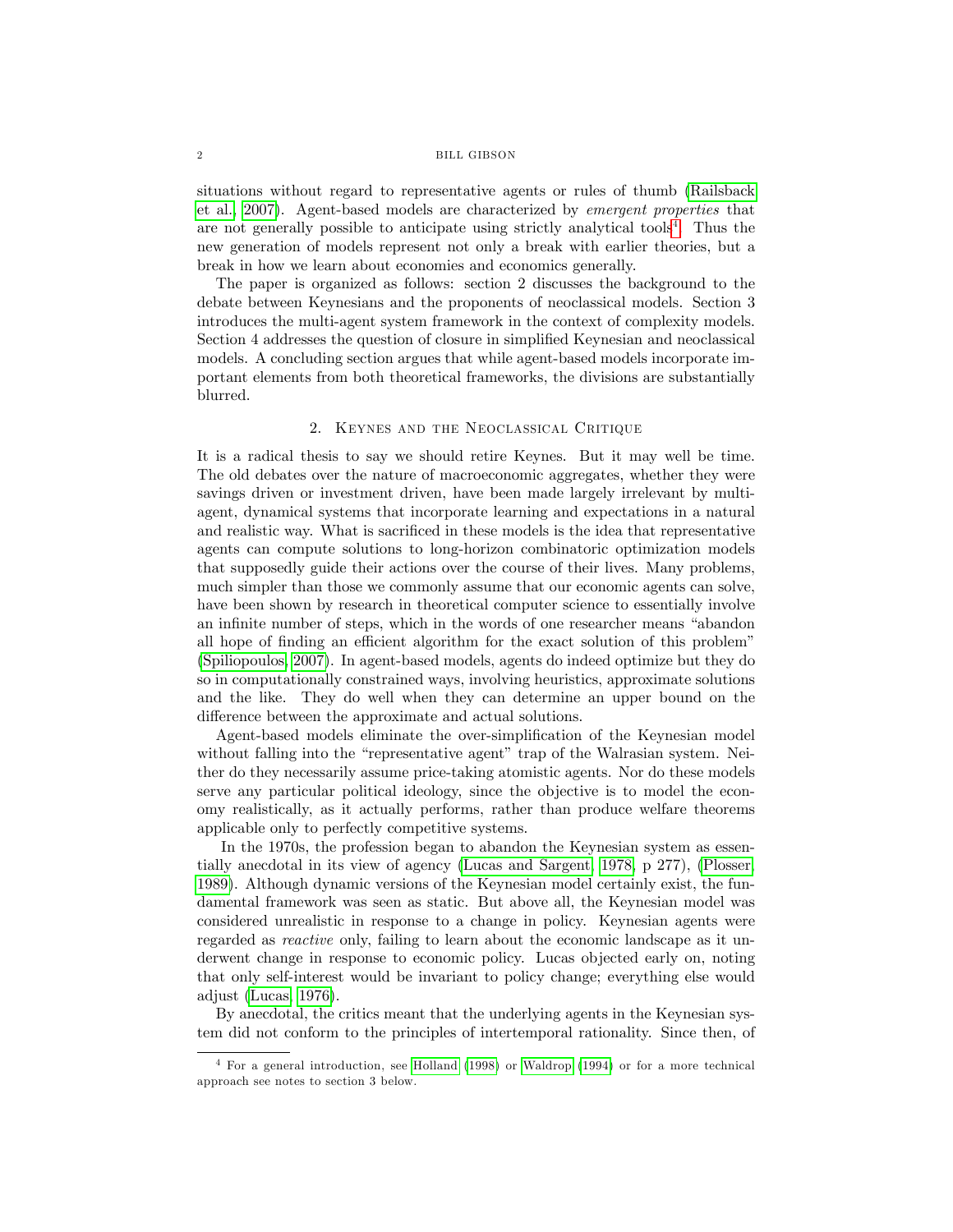course, experimental economics has provided substantial evidence that the rational model is an imperfect foundation on which to build coherent theory [\(Henrich](#page-14-9) [et al., 2004\)](#page-14-9), [\(Basu, 1994\)](#page-14-10). This criticism does not, however, eliminate the need to measure social welfare in terms of the well-being of the individual agents.

Ex-ante aggregation is at the core of the problem with the Keynesian system. Since homogeneous agents do not require aggregation, the representative agent approach solves the problem by assuming it away. An economy in which many people are better off by some small measure, yet a few are much worse off, could be judged superior unambiguously. This kind of reasoning could justify very progressive social policy or its opposite and with equal ease. Without specifics as to who precisely is better off and who is not, analysts are left in the dark.

The Walrasian system does not require ex-ante aggregation, but is nonetheless unrealistic in its reliance on a perfectly competitive economy as well as unrealistic assumptions about the computational capacities of its agents. If the physical analogy of the Keynesian system is the perfect gas law, the Walrasian system is closer to the approach of statistical mechanics, but with perfectly elastic collisions [\(Durlauf,](#page-14-0) [1999\)](#page-14-0), that is, with no strategic interactions. Its policy implications all derive from a generalized libertarian philosophical outlook that denies the existence of "soci-etyî as separate from its constitutive components. Apparent inconsistencies with Keynesian macroeconomic theories of effective demand were resolved at a very high level, by Sonnenshein, Mantel and Debreu  $(SMD)^5$  $(SMD)^5$ . The resolution of the conflict over the shape of the aggregate excess demand curve was simply to abandon the macro in favor of the more trustworthy microeconomic alternative.

The Walrasian system produced welfare theorems of stunning effect, if of limited generality, but it lacked the clarity of the Keynesian policy prescriptions. Just as the perfect gas law is more useful in solving practical engineering problems than is the more sophisticated statistical thermodynamic model, the Keynesian system is still broadly embraced by policymakers worldwide who refer to aggregate demand and job creation.

When the Keynesian model was dominant, the neoclassical closure was considered unrealistic because it follows Say's law, that supply creates its own demand. Too much emphasis is placed on the labor market to determine the magnitude of the main macroeconomic variables. Effective demand only served to change the composition of output between savings and consumption. Output was determined by factors of production on the supply side.

For both camps, the critique of the opposition was essentially that the other model was "too simple." Each had elevated one feature to prominence while downplaying the importance of the factor the other held dear. The closure debate was about which was the most essential feature, effective demand or rational choice, that is structure versus agency.

Now with the aid of computers, the economy can be re-conceived as an evolving complex adaptive system without the attendant oversimplifications of either the Keynesian or Walrasian systems. These models include the heterogeneity of agents and multi-dimensionality of the Walrasian system while at the same time incorporating social and economic structures present, but largely unexplained, in Keynesian models. Seventy years after the General Theory, it may well be time

<span id="page-4-0"></span> $5$ See [Debreu](#page-14-11) [\(1974\)](#page-14-11). For an interpretation of SMD theory, see [Rizvi](#page-15-6) [\(1994\)](#page-15-6).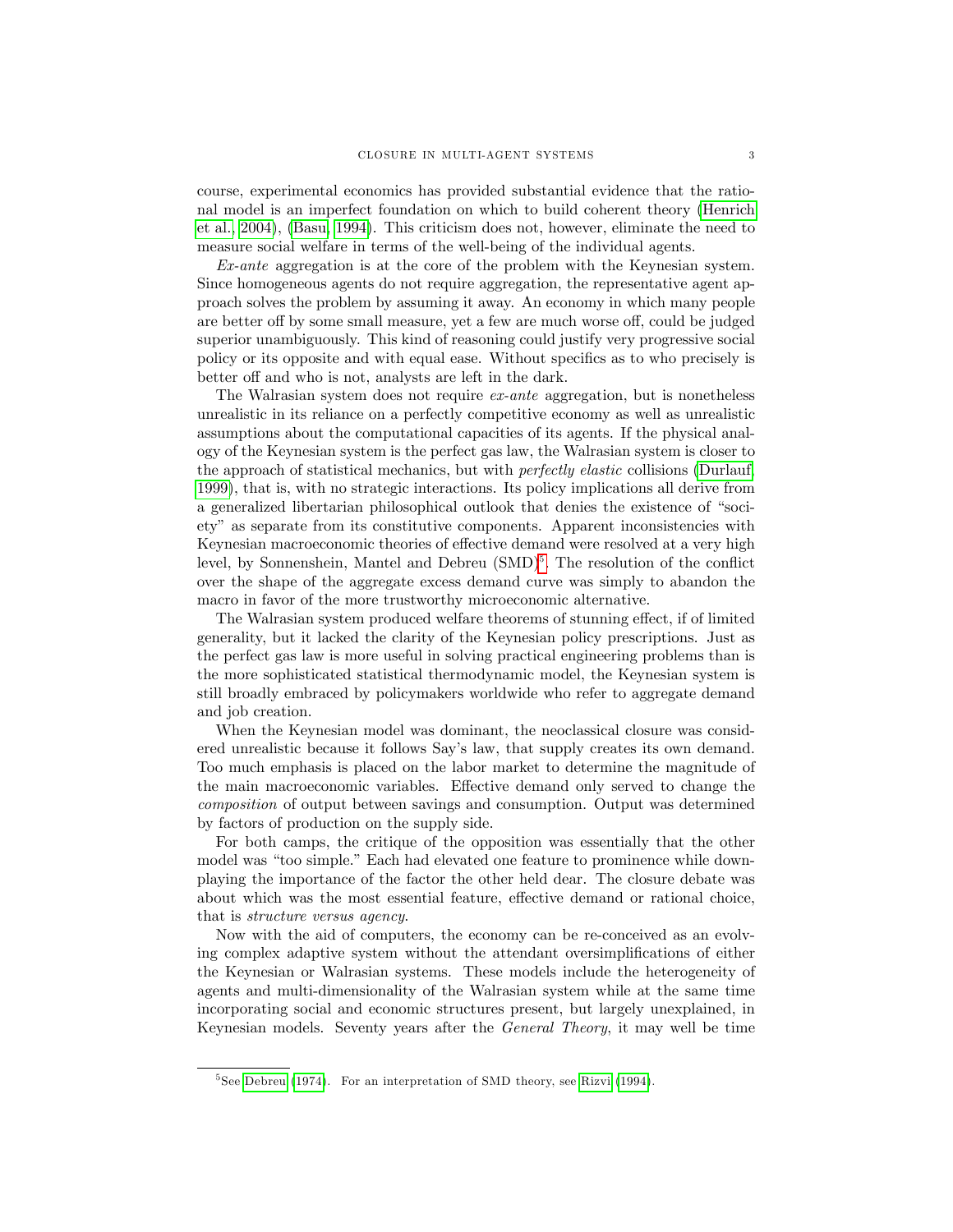#### 4 B ILL G IBSON

for Keynes to retire, but it will be seen that his influence is still felt in the more realistic models of the agent-based framework.

#### 3. Multi-Agent Systems

What is a multi-agent system and how does it resolve the closure debate? Formally, the goal of a multi-agent system is to characterize the joint probability distribution for the entire stochastic path that is compatible with the conditional probability distributions for each agent. This entails a number of attractive features that are not entirely obvious from the abstract definition. Agent-based models involve the interaction of a relatively large number of data structures (agents). These data structures interact iteratively with an environment in which they are located. Over time the result can be chaos or order depending upon how the agents adapt to their environment. The resulting models are complex adaptive systems and are now applied in a range of diverse fields, from physics, molecular biology and aerospace to linguistics, sociology, political science, and of course, economics.

Complexity itself may seem to be a vague notion but in fact can be defined fairly precisely, at least computationally [\(Machta and Machta, 2005\)](#page-14-12). Basic computational theory holds that some problems can be solved in polynomial time, that is in a number of steps that can be represented by a polynomial in some metric of the data<sup>[6](#page-5-0)</sup>. Many interesting and common problems, the classical example is the traveling salesman problem, are known as  $NP-complete$ , that is, essentially that have been proven to have no polynomial that describes the number of steps in their solution. One could search forever.

Complex models are simulation models with the added feature that the laws that describe the behavior of a complex system are qualitatively different from those that govern its units. In Gell-Mann's phrase, "surface complexity arising out of deep simplicity" is what typically characterizes the macro behavior.

Emergence is defined as an unexpected drop in complexity where complexity has to do with the length of the algorithm required to represent the problem, often described in terms of a stylized computing device known as a Turing machine. Relative algorithmic complexity (RAC) is defined as

the shortest description that a given observer can give of the system, relative to the description tools available to that observer. Emergence occurs when RAC abruptly drops down by a significant amount.[\(Dessalles et al., 2007\)](#page-14-13)

Phase transition is a well know example of an emergent property. All such transitions have an order parameter, which is zero on one side of the transition and non-zero on the other. There are few restrictions on how the order parameter is defined, but it must "flip" in some observable way. Some examples include when liquid water changes to ice at a constant temperature or in percolation when the fractional size of a spanning cluster reaches a critical value. Transitions may involve continuous change of the order parameter, or not when some amount of energy is required for the transition to occur (such as a latent heat)<sup>[7](#page-5-1)</sup>.

<span id="page-5-0"></span> ${}^{6}$ For example, a sorting problem of n numbers can be preformed according to the (first order) polynomial n: More compuationally complex problems correspond to higher order polynomials.

<span id="page-5-1"></span> $7$ Phase transitions occur in materials as their internal energy progresses through the five states of nature, solid, liquid, gas, plasma and the Bose-Einstein condensate. Crystallization of liquids at their freezing point generates an unexpected drop in complexity inasmuch as the algorithm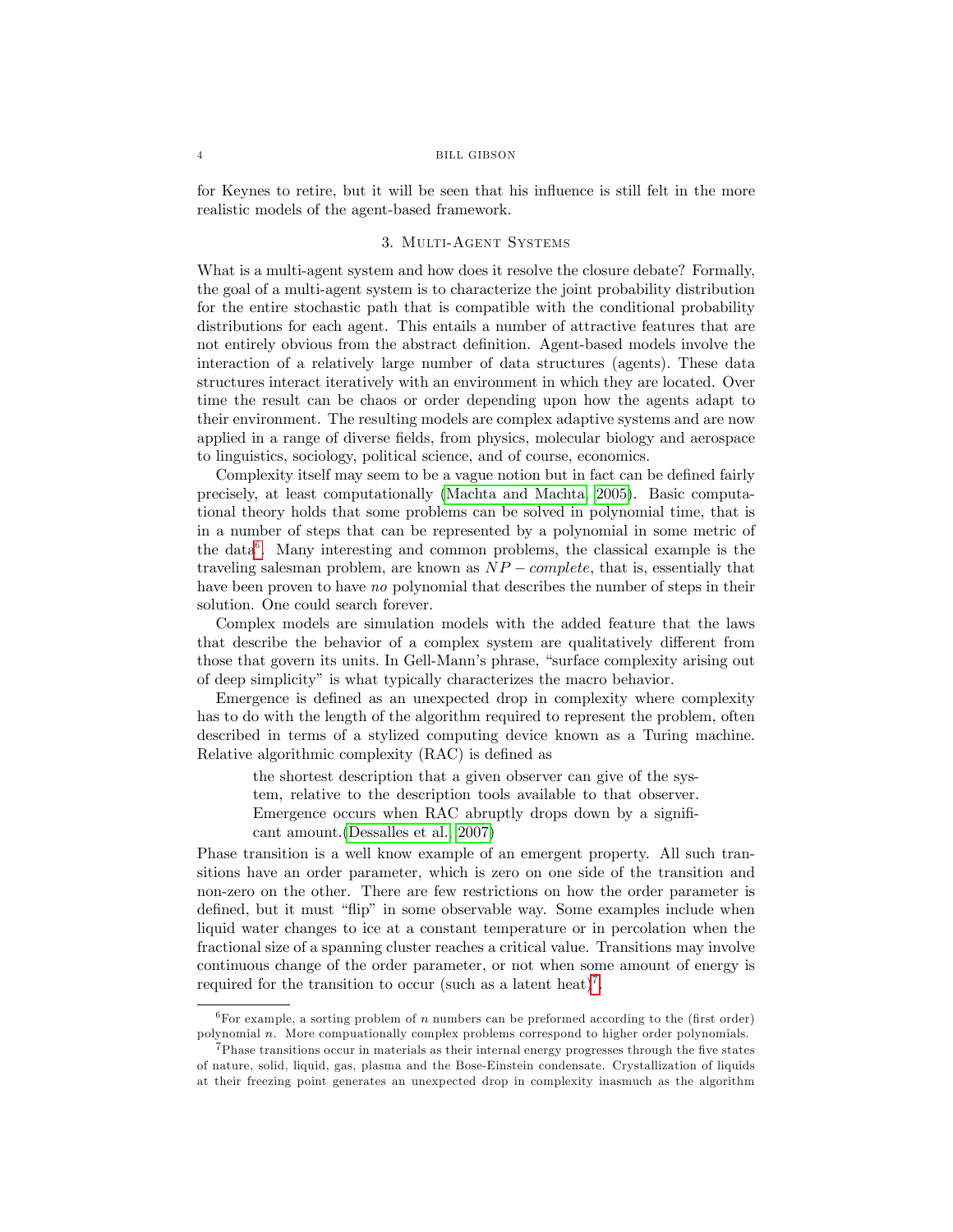One way to characterize a transition is by way of the distribution of the order parameter. Transitional clusters form and the systemís properties begin to change according to a power-law distribution. Most of clusters are small, but it is not unusual to encounter an enormous cluster interspersed among the far more numerous tiny agglomerations. Barabási and Albert note that power-law distributions come about when the underlying process, in their case networks, shows preferential attachment, and produce a "rich get richer," effect<sup>[8](#page-6-0)</sup>

Similar mechanisms could explain the origin of the social and economic disparities governing competitive systems, because the scalefree inhomogeneities are the inevitable consequence of self-organization due to the local decisions made by the individual vertices, based on information that is biased toward the more visible (richer) vertices, irrespective of the nature and origin of this visibility.(Barabási and [Albert, 1999,](#page-14-14) p 512)

Whether specific agent-based models have power-law distributions of any order parameter is an open question. Many models show income or wealth distributions that follow a power-law [\(Durlauf, 1996\)](#page-14-15), [\(Gibson, 2007\)](#page-14-16).

Thus, agent-based models are most suited to address how order emerges from disorder rather than simply characterizing the equilibrium. Barabási also gives the example of the image of a Ferrari that could be rendered as the result of some mathematical simulation. A deeper question is what processes were required to build the Ferrari from the beginning? If these activities can be represented in a computation framework that converges to the image, then much more has been learned (Barabási, 2003).

The agent-based framework confers a number of theoretical advantages. The interaction of heterogeneous agents with respect to a wide range of personality parameters is central. Some agents learn quickly, others not; some have high consumption goals, others more modest. Attitudes toward risk, education and reproduction can all vary as well. Inter-agent communication can be error-free or noisy. Rationality is inherently bounded by computational complexity and agents may differ with respect to how long they are willing to search for solutions to combinatorial optimization problems. Some agents are more myopic than others, but all operate with imperfect and limited information. The approach does not bracket externalities, but integrates them in a fundamental way.

Naturally, the artificial intelligence literature offers the most extensive and sophisticated analysis of learning available. Sutton and Barto, for example, provide an analysis of reinforcement learning (RL) made up of four component parts. Policies are actions that agents implement, roughly equivalent to methods in object oriented programming languages. A policy is a "mapping from perceived states of the environment to actions to be taken when in those states" and is typically stochastic. In game theory, policies are essentially strategies. The reward function is a map of the environment and its associated benefits or costs that may be conferred

that describes the lattice structure is more compact than that which is required to describe the fluid motion of asymmetric liquid molecules or the random orientation of electron spin as a ferromagnetic materials cool. The same emergence of order and symmetry applies to superconducting ceramics as they reach a thermally induced state of near zero resistance to electron flow. At a temperature near the critical point of phase change, systems vacillate between the states of matter with greater frequency as the critical point is approached.

<span id="page-6-0"></span> ${}^{8}$ The result is also known as a Pareto distribution or, more colloquially the 80/20 rule.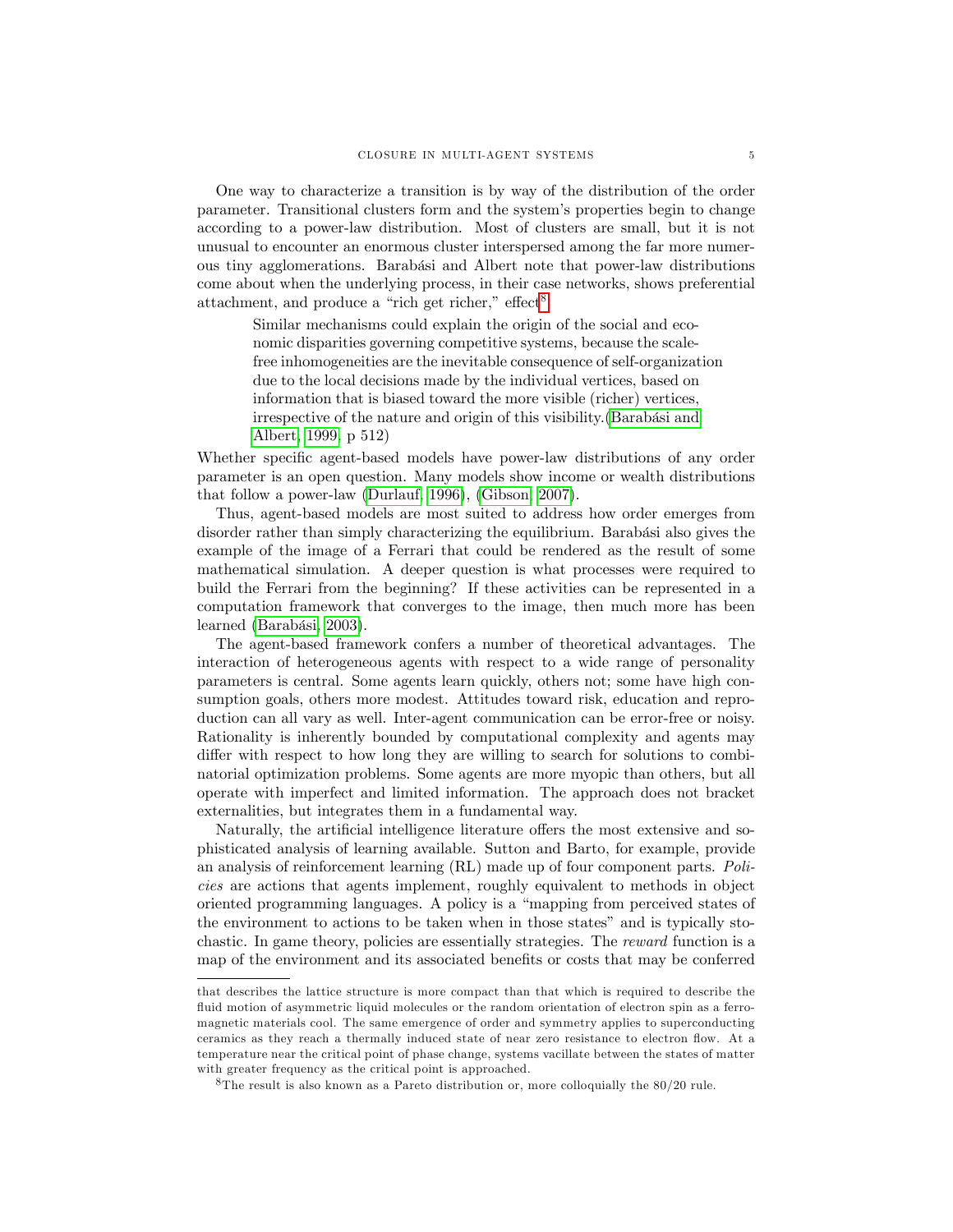#### 6 BILL GIBSON

upon local agents. The reward function roughly corresponds to the pay-off matrix in game theory and cannot be altered by agents directly. The value function is an aggregator of the reward function as rewards accrue to specific agents<sup>[9](#page-7-0)</sup>. Model equations describe the dynamic environment and are used by the agents to enhance their learning. It is necessary to specify which model is used by which agents. These range from simple trial-and-error models to sophisticated state-space dynamic programming, Markov decision processes (MDPs) or optimal control models [\(Sutton](#page-15-7) [and Barto, 1998\)](#page-15-7).

RL is distinguished from more common supervised learning in that agents are not told how to behave but must Ögure it out on their own. Agents can be either ìgreedyîor experimental. Agents who adopt experimental strategies are more likely to reach global optima that those who remain in a statisficing, locally optimal state. Models with RL can have rich and realistic trajectories.

#### <span id="page-7-2"></span>4. Closure

Sen describes a particularly simple accounting framework in which the number of equations is one short of the number of unknowns. Formally speaking the model cannot be solved, or "closed", until an additional equation is found and justified as part of the macroeconomic system [\(Sen, 1963\)](#page-15-0)  $^{10}$  $^{10}$  $^{10}$ . Closure then refers to selection of parameters and variables, speciÖcally around the relationship between savings and investment. In a Keynesian closure, an independent investment function is present and savings adjusts to it through changes in output. Consider a system with two accounting equations for income and savings, a consumption function and a production function

(4.1)  
\n
$$
\begin{array}{rcl}\nY & = & C + I \\
S & = & Y - C \\
C & = & \bar{C} + cY \\
L & = & lY\n\end{array}
$$

with the Keynesian variable list  $v(Y, S, C, L)$  or income, savings, consumption and employment. The parameter list  $p(I, \overline{C}, c, l)$  includes investment, autonomous consumption, the marginal propensity to consume and the labor coefficient from the production function. With four variables and four parameters, there are sixteen comparative static derivatives that characterize the behavior of the system.

To convert the model into a neoclassical closure, parameters and variables in equations [4.1](#page-7-2) simply change places. The variable list for the neoclassical closure is  $v(Y, S, C, I)$  while the parameter list is now  $p(L, C, c, l)$ . The only change is that I has been upgraded to variable status while  $L$  is taken as a parameter representing the constraint on production imposed by the supply of labor. This is most

<span id="page-7-0"></span> $9E$ volutionary models and genetic algorithms strictly speaking do not have value functions. If the reward function causes the obliteration of the agent operating a particular policy, then the population learns, even though the individual does not. Agents need not even be able to sense the environment in evolutionary learning.

<span id="page-7-1"></span> $10$ Closure is related to but not the same thing as a "gap" model, in which there are specific targets for output and employment and either a savings, foreign or fiscal constraint binds [\(Bacha,](#page-13-2) [1990\)](#page-13-2), [\(Taylor, 1994\)](#page-15-8). The gap is determined by the amount by which the constraint would have to be shifted so that internal and external policy ob jectives could be met.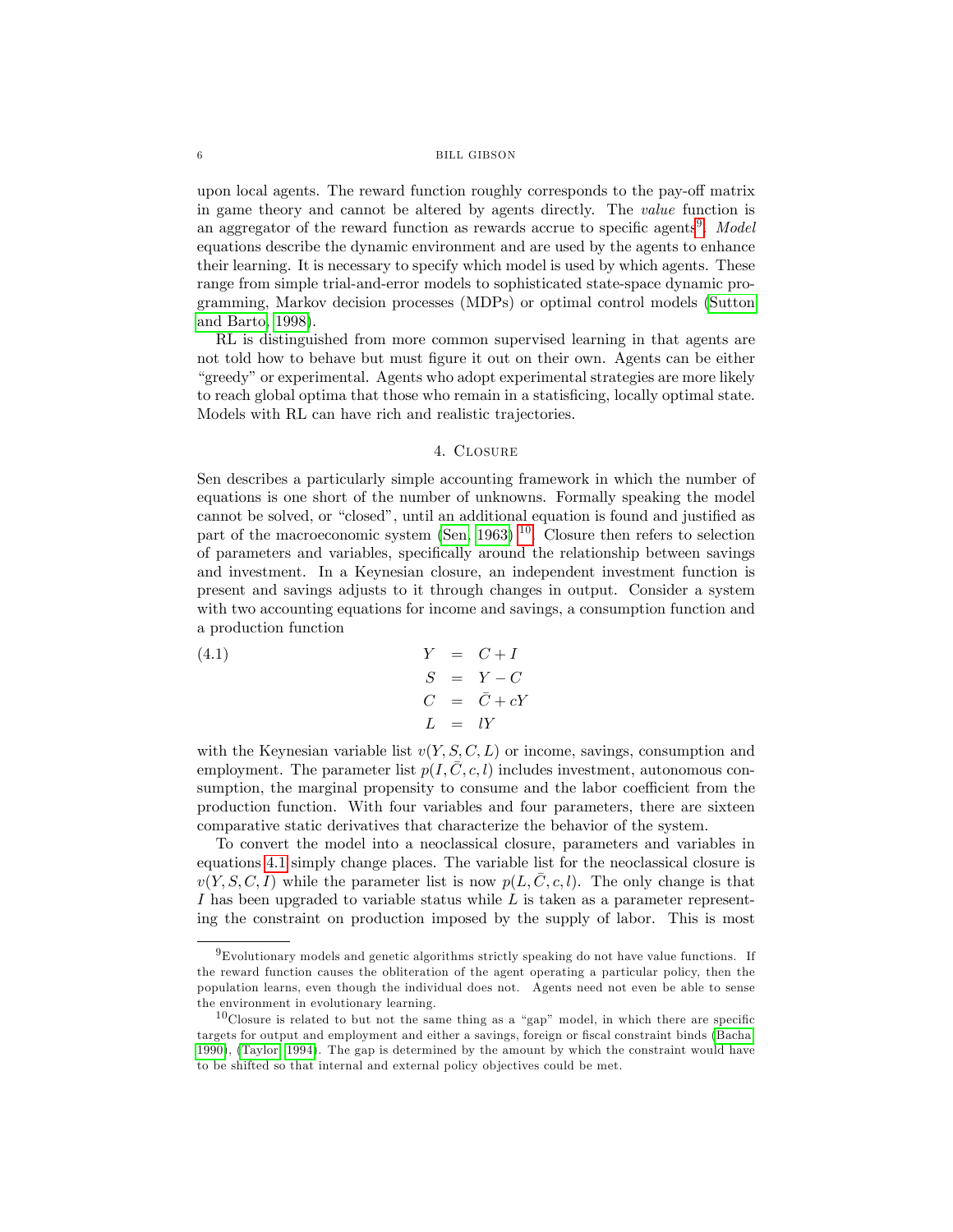the simplified version of the notion of closure. In the Keynesian model, investment is the binding constraint; in the neoclassical model it is the supply of labor. This is a fundamental difference that has served to historically distinguish the two approaches.

In multi-agent systems or agent-based models it is ultimately agents and their decisions that are responsible for all structure. Much rides, of course, on what is meant by "ultimately" but here is where the approach makes its most important contribution. It is not necessary to assume a structure in which agents make choices. The structure embodies previous choices, that is accumulated decisions of the past. All four components of human activity classically identified by Aristotle, form, substance, intention and accomplishment are present, but the last distinction is key. Agents may have specific intentions, but whether they are able to accomplish their goals in the context in which they are undertaken is altogether another matter. The substance given to previous forms through accomplishment changes the underlying process and the cycle begins anew. The model is inherently dynamic.

Is the multi-agent system framework then just an uber -choice theoretic model? The principal reason it is not is that agents make decisions in a social context as just noted. It might be argued that this is true in the Walrasian model as well, but here there is an important distinction. Walrasian agents are "atomistic," and make optimal decisions, taking their environment as given. The issue of whether agents are able to solve their optimization problem is never posed. In contrast, in agent-based models, agents are best thought of as computational entities, who make decisions based in an informationally constrained environment and with limited computational means in real time. So structure is present, but it is located within the limitations of the human thought process. Thus, agent-based modelers take as a central problem the question of how precisely to describe "approximately" rational behaviors in operational, computational terms" [\(Boutilier et al., 1997,](#page-14-18) p 2). Since computation itself requires real time, agents must cease their computational effort within an action frame of the model. Frequently, sub-game perfect strategies, common in analytical models, are beyond the reach of agents [\(Basu, 1994\)](#page-14-10). This amounts to a theoretical break with the hard optimization approach of many formal economic models.

The most stripped down example of an agent-based model that produces emergent properties is the original Schelling neighborhood model [\(Schelling, 1971\)](#page-15-9). There white liberals decide if they are going to either stay in the current neighborhood or move. A fully rational decision tree would take into account both the state of the current neighborhood as well as the expected characteristics of the destination. In a computationally constrained world, however, one might not be able to determine the latter as easily as the former. Agents are rational, but boundedly so, although in more complex models, their computational abilities can evolve within the model.

The decision rule in the Schelling model is deceptively simple: move if a threshold of racial homogeneity of the neighborhood is reached. That is, white liberals may prefer a mixed neighborhood, but if it becomes too black, then the whites decamp for another. This is the only decision agents make in the model: *stay or move*. At the end of some 40-50 iterations, the model converges to strictly segregated neighborhoods: this simple agent-based model has generated an emergent property,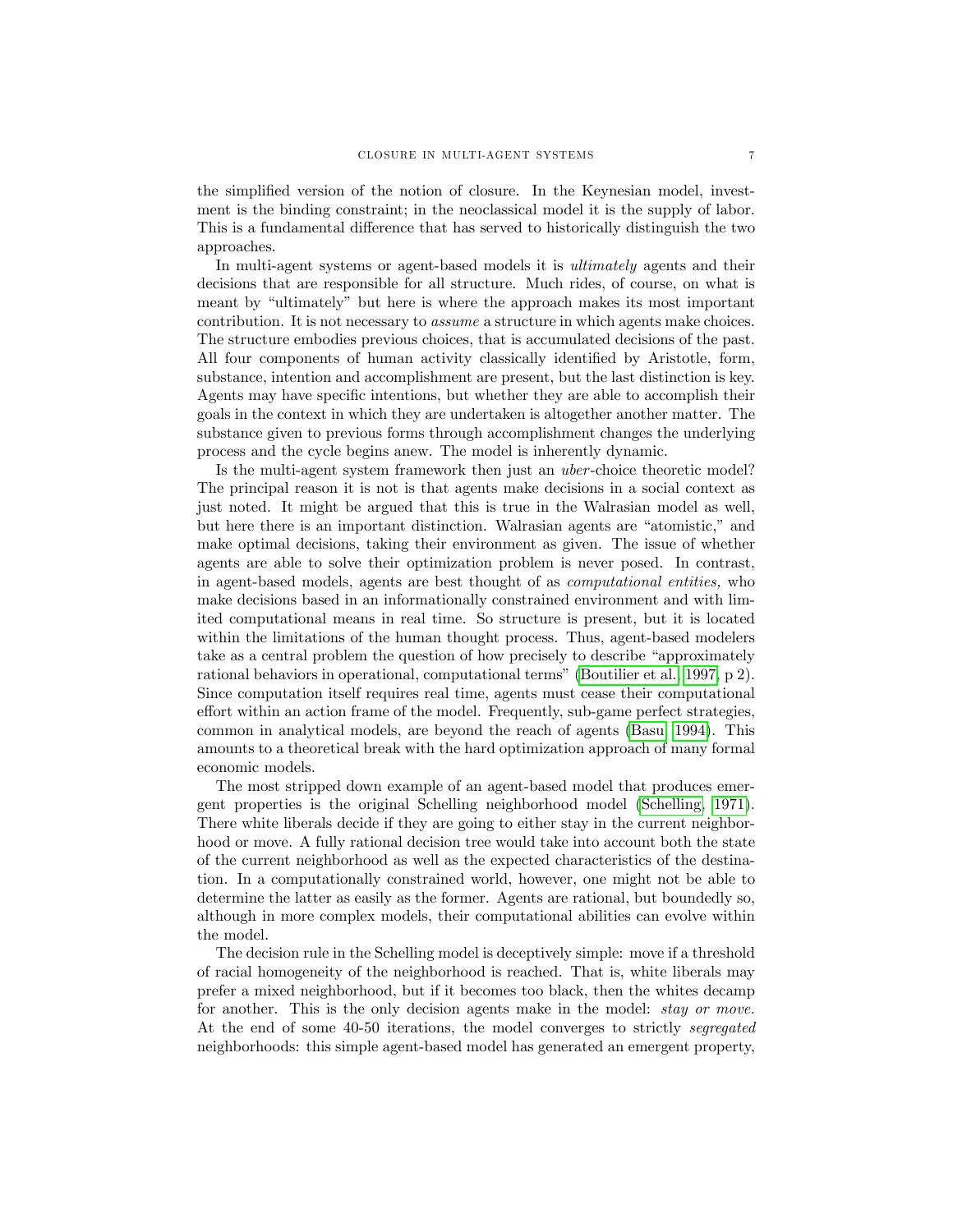segregation, that is not possible to deduce from the characteristics of the agents of the model.

Gibson describes simple model, based on Schelling, in which agents decide whether to take a job or not [\(Gibson, 2007\)](#page-14-16). "Stay" is to accept a given wage offer and "move" is to reject it. The wage offer might vary from low, say at Starbucks or Wal-Mart, to high, say an assistant to the chief operations officer in a multinational corporation. Agent job-satisfaction is the key decision variable. Either the job "works" for the agent, in that it covers expenses and adds to accumulated wealth, or it does not.

A job can be thought of as a bundle of production processes involving capital, intermediate goods and one unit of labor, the agent [\(Axtell, 1999\)](#page-13-3). Hence, the decision the agent must make is whether to operate the production process in front of her. In the Gibson model, both a unit of labor (an agent) and an amount of finance are required in order to activate the technology of a given cell. Finance is available from wealth accumulated by agents in the past and is distributed back to cells according to profitability with a random error term. Profit is the difference between wages and output and is returned to agents in proportion to their wealth. The wealth-capital constraint does not imply that the system is constrained "from above" since the wealth is product of the decisions made by individual agents, now and in the past.

The dynamics of the model depend on the wage bargain between agents and the cells on which the agents reside. Cells can compute the marginal product of labor, but agents lack sufficient information. Agents can compute their own reservation wage, based on life-cycle variables, as they age, reproduce and die.

As noted, the decision variable is whether the agent is satisfied with her current job. Job satisfaction depends mostly upon whether wealth is increasing or decreas-ing, but there are also variables that derive from the RL framework<sup>[11](#page-9-0)</sup>. Agents must learn what the grid as a whole has to offer in terms of consumption possibilities. Unsuccessful agents become "stuck" in relatively low wage jobs either because they do not have the accumulated wealth to Önance a move or they lack the education and skills required to take advantage of nearby opportunities.

If agents move, they must then Nash bargain over the wage payment with the new cell. In the Nash bargain, the surplus is defined as the difference between the marginal product of labor and the agent's reservation wage. The outcome of the bargaining process depends on the relative impatience of the agent to the cell. Cells know that unless they are profitable, they will be unable to attract capital and will fall into disuse. Agents realize that if they reject the offered wage they must move again, with all the associated costs and uncertainty. If the agent's reservation wage exceeds the marginal product, cells raise their prices to compensate, provoking inflation. As a result, they are less able to compete for finance for their operations and may experience cell death.

In this simple model the economy grows with less than full employment on a track that underutilizes the available technology. There is very little that is optimal about the model in the traditional sense, but neither is it excessively prone to mass unemployment nor spiraling ináation. As noted, a skewed distribution of income is an emergent property of this simple system. Even if the economy begins with an egalitarian wealth distribution, it will deteriorate over time and eventually follow a

<span id="page-9-0"></span> $11_A$  full description is beyond the scope of this paper. See [Gibson](#page-14-16) [\(2007\)](#page-14-16).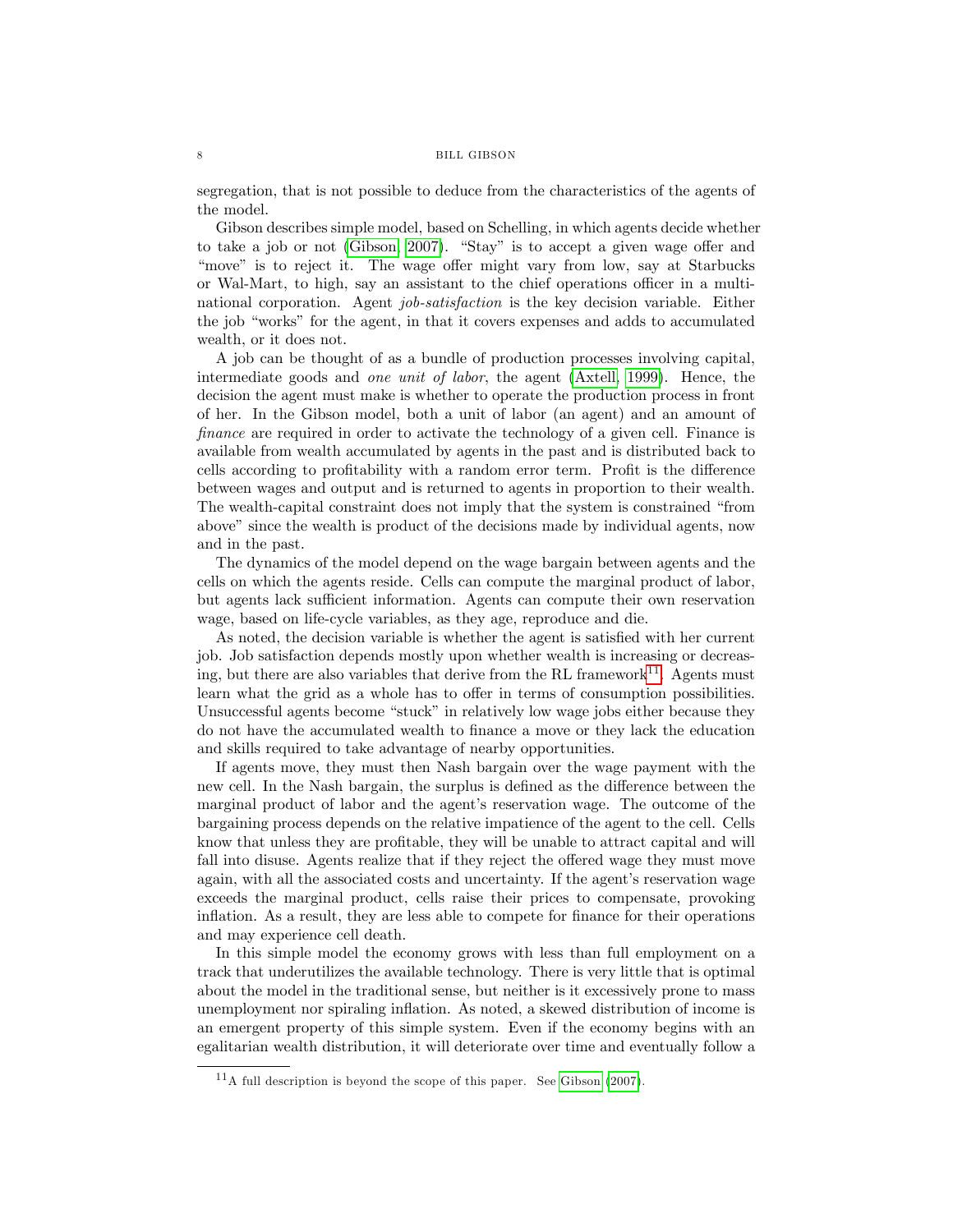power-law distribution. Educated agents who secure good jobs early and keep them for a long time end up wealthy. Those who move tend to run down their wealth but they may also succeed in finding a better opportunity.

Is this model Keynesian, neoclassical? At first blush, it seems that the model is more Keynesian in that at any given moment there would be unemployment as the job search proceeds. Markets are certainly not the central feature, as in the neoclassical scheme, in that markets in a formal institutional sense do not even exist. There is no Walrasian auctioneer to announce prices to which the market as a whole can respond. Unemployment in the agent-based view is not different from underemployment in that agents are modeled as always doing something, operating some process whether part-time, casual, informal, illegal or what have you.

The model shares a basic Keynesian feature that demand matters. There are many processes that populate the economic space that could be operated, but if there is no demand for them, they are not viable. Production processes for horseshoes are not viable, for example, but for Ipods, they certainly are. It follows that a demand expansion reduces un(der)employment and causes GDP to rise<sup>[12](#page-10-0)</sup>. The problem is that there is no lever to pull to make demand expand exogenously, no parameter in the model that controls aggregate demand. Government would have to be built in, as perhaps a coalition of agents as in Abdulla and Lesser, who show how agents can learn *through* run-time communication to form effective dynamic coalitions by self-organization [\(Abdallah and Lesser, 2007\)](#page-13-4). Clusters of demand could then result from the formation of the coalition, but this is not present in the reference agent-based model of this paper.

Since the important decisions here are made in what would appear to the neoclassical mind as a labor market, does this mean that agent-based models are essentially neoclassical? To begin to answer that question, consider the comparative statics of the Keynesian and neoclassical systems. In order to compare the two along a common metric, we can only consider a change in the parameters that are shared by both. The comparative statics of any one of  $v(Y, S, C)$  can be evaluated with respect to a change in any one of  $p(C, c, l)$ . That is, we may examine the change in output and its components, consumption and savings, with respect to a change in the demand parameters for either the goods or labor market.

Notice that a rise in  $\overline{C}$ , the level of autonomous consumption, or  $c$ , will increase all variables in the Keynesian view, but will only increase consumption and decrease savings in the neoclassical. As has been seen, this is a direct result of the fact that output is determined in the labor market in the neoclassical model. The models are therefore predicting different reactions to changes in preferences. Also a rise in the labor demand,  $l$ , will not affect output in the Keynesian closure but cause output to fall in the neoclassical.

In the simple agent-based model, an increase in consumption demand will reduce total savings in the system. It should be clear that there will be no impact in the current period if some agents decide to raise their consumption levels and decrease their savings. But iterative agent-based models are intrinsically dynamic and thus savings in this period must have some impact on the ability to finance production

<span id="page-10-0"></span> $12$ Underemployment is the relevant concept here since agents can operate processes with very little capital and that offer a wage that is below the agent's reservation wage.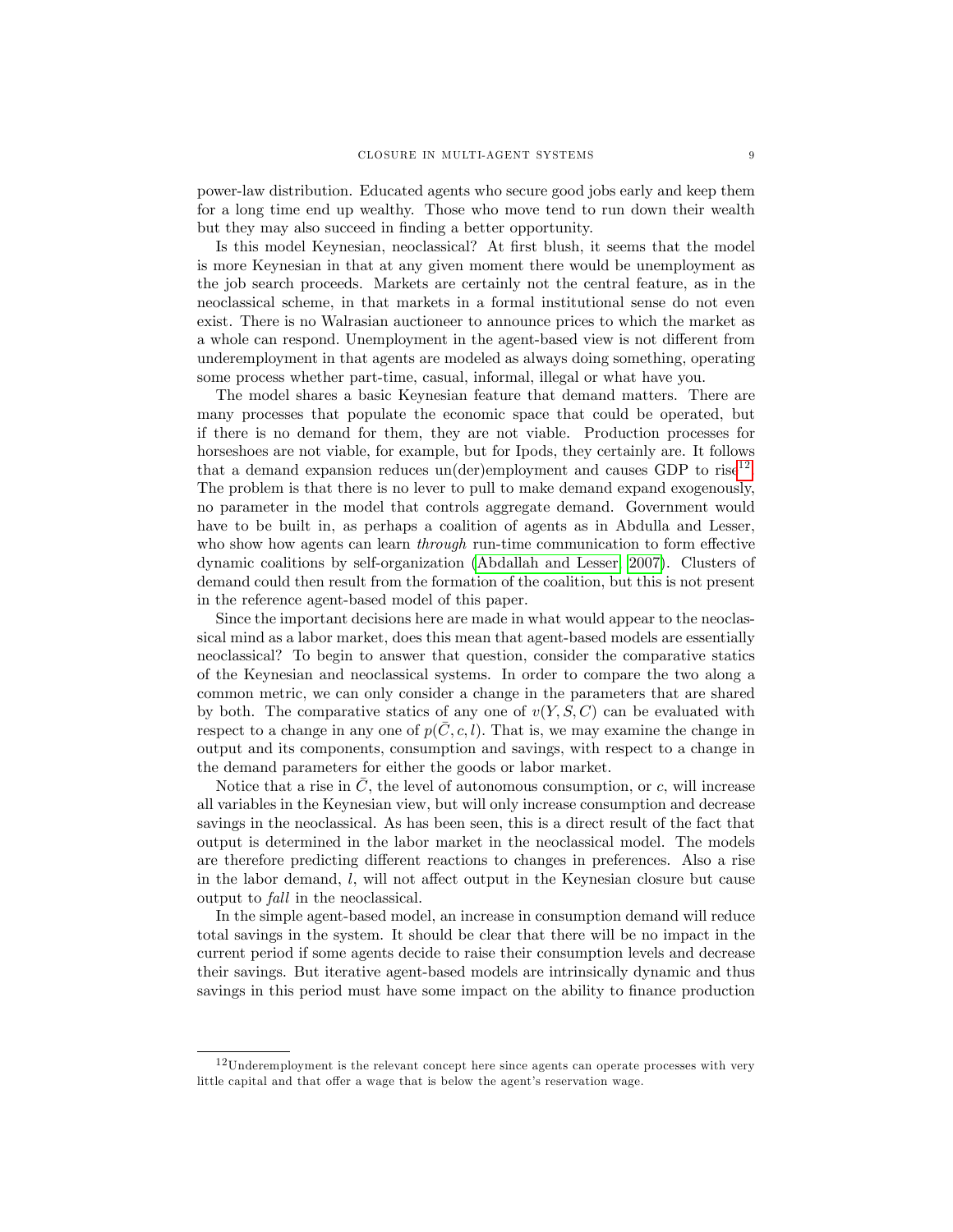#### 10 BILL GIBSON

in the next period<sup>[13](#page-11-0)</sup>. Job dissatisfaction is likely to rise in the next period. Similarly a rise in labor productivity, (a decrease in  $l$ ) in a simple agent-based system would have no impact on current output, as in the Keynesian closure, but would certain have an impact on the following period. In neoclassical models, all this savings is invested and there is an increase in the capital stock. If investment exceeds depreciation, output rises. Keynesian model dynamics are less straight forward since if investment does not adjust to match the rise in savings, output can fall. The subsequent unemployment will deplete aggregate savings, restoring the savingsinvestment balance. Whether investment increases usually depends on profitability, expectations and the rate of capacity utilization.

How do the dynamics of the agent-based formulation stack up against these two canonical models? This is a bit more complicated to visualize. In every period most agents operate processes and receive a wage. The profit earned in the process is then pooled and used to finance the capital stock for the next round of production.

Is it possible to have an *excess* of the supply of finance over demand? It could come about if the sum of agent wealth is greater than the sum of the demand for Önancial capital by each of its cells. In a purely Walrasian model, this would not happen since the interest rate would fall and the capital intensity of all processes would instantaneously rise. In the agent-based system, an excess supply is also a disequilibrium, but agents cannot *instantaneously* react. In the next period, producing cells compete for a higher level of available finance. Following the Keynesian framework, they compete on the basis of profitability.

Agents can refuse new finance, but they would do so only when they have something better to do, such as retire or return to school, both of which happen endogenously in the model. When all agents are operating processes and there is still a surplus of savings, some savings may go underutilized. The system runs at suboptimal level, but the inability of agents to move instantaneously to more capital intensive processes is what is responsible, not some given level of investment demand that the analyst regards as too low  $^{14}$  $^{14}$  $^{14}$ .

On the other hand, a shortage of wealth relative to the capital requirements of the processes in operation can certainly throw some agents out of work. This is similar to the traditional "insufficient aggregate demand" of the Keynesian system. Agents can decide whether to return to school or search for work in the next period. While looking for a better job, they may run down their wealth, reducing the number of processes that can be Önanced in the next period; again this looks very much like a traditional Keynesian model.

How about a shortage of effective demand? Can agents always sell everything they produce operating the production processes? In the Walrasian model, they can; sellers simply lower their prices until all markets clear simultaneously. Here, again, there is no market per se; agents bargain with each other on the basis of what they have individually produced. Trading out of equilibrium is inevitable

<span id="page-11-0"></span><sup>&</sup>lt;sup>13</sup>If in the Schelling model white liberals were asked to buy a car at the same time they are considering a move to a new neighborhood, this would certainly reduce the probability of moving.

<span id="page-11-1"></span> $14$ Here the effort to approximate "rational behaviors in operational, computational terms" comes directly into play. If agents are endowed with higher levels of computational capacity, then they can learn more quickly and the system as a whole can perform more rationally. It is not the institutional context, market failure or what have you, but rather the characteristics of the agents themselves that create the suboptimality.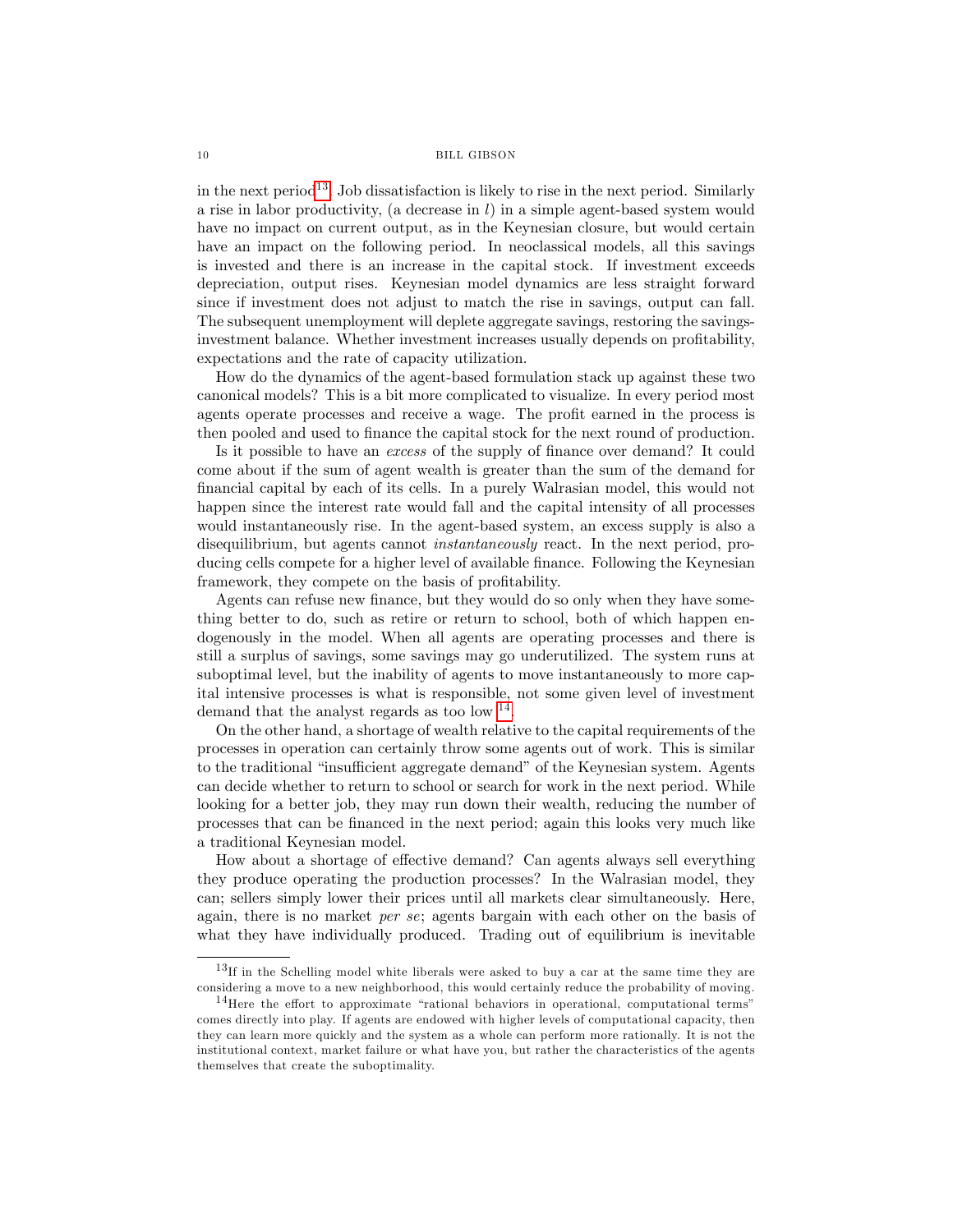since there is no ex-ante price provided by an auctioneer. The trades are zero-sum, however, since any net benefit that accrues to one agent is immediately offset by a loss to the other.

Can there be a general shortage of aggregate demand? Yes, but it shows up as a shortage of Önance to activate production processes that would satisfy the individual agents, or a shortage of viable technologies. To see this, imagine that an injection of "exogenous expenditure" takes the form of a new weapons system for "government." In that case, a new blueprint would enter the system and the number of potentially producing cells would increase. Let the blueprint reside in cell  $i$  and consider the jth agent. If prior to the appearance of the government contract, agent  $j$  was satisfied with her job, the process might not be activated because of local labor shortage. But it could also easily be that agent  $j$  can now see the new process and will move to cell  $i$  in order to operate the process. To insure that the process can be financed, government expenditure might have to "jump the queue", thereby crowding out more profitable private processes. This possibility would have to be built into the coding of a more complete model. Demand would then matter, but there would be no independent aggregate demand function as in the Keynesian model.

Multipliers can also be built into agent-based systems, but again this might be complicated to achieve. The standard explanation of the multiplier process is through inventory adjustment. As inventories are depleted, firms increase their demand for goods to restore the desired inventory-sales ratio. The very process by which inventories recover gives rise to an increase in income, which in turn, causes inventories to fall back by some fractional amount. For every step forward, there is a half-step backward as aggregate demand rises. Eventually the process converges to the new equilibrium.

In an agent-based model, the process would unfold somewhat differently and lead to a variable multiplier. As inventories fall, agents might well operate processes to replace them as opposed to some other process that paid a lower wage. The inventory replacement process may, however, block the operation of even more remunerative processes, which agents may subsequently discover. Since agents are always in the process of learning about their economic environment, producing more inventories may mean the agents find the work satisfactory and then break off the search for other activities that may indeed be more productive.

It becomes evident that agent-based frameworks build in technological change in every step of the process. Learning is central. Experimentation is required for agents to discover optimal properties of the economic landscape and the Keynesian adjustment process does not allow for that to occur in each action frame of model. The result in the multi-agent system is a variable multiplier based on technological interactions built into the grid.

Evidently motifs from both closures, Keynesian and neoclassical, easily find their way into agent multi-agent systems. On one hand, savings and wealth drives investment with a lag, as in the neoclassical model, and Sayís law holds in approximate form. On the other hand, demand matters and drives technological change through the process of learning. More is to be done, of course, in building realistic macroeconomic models that incorporate connections between technologies as just discussed.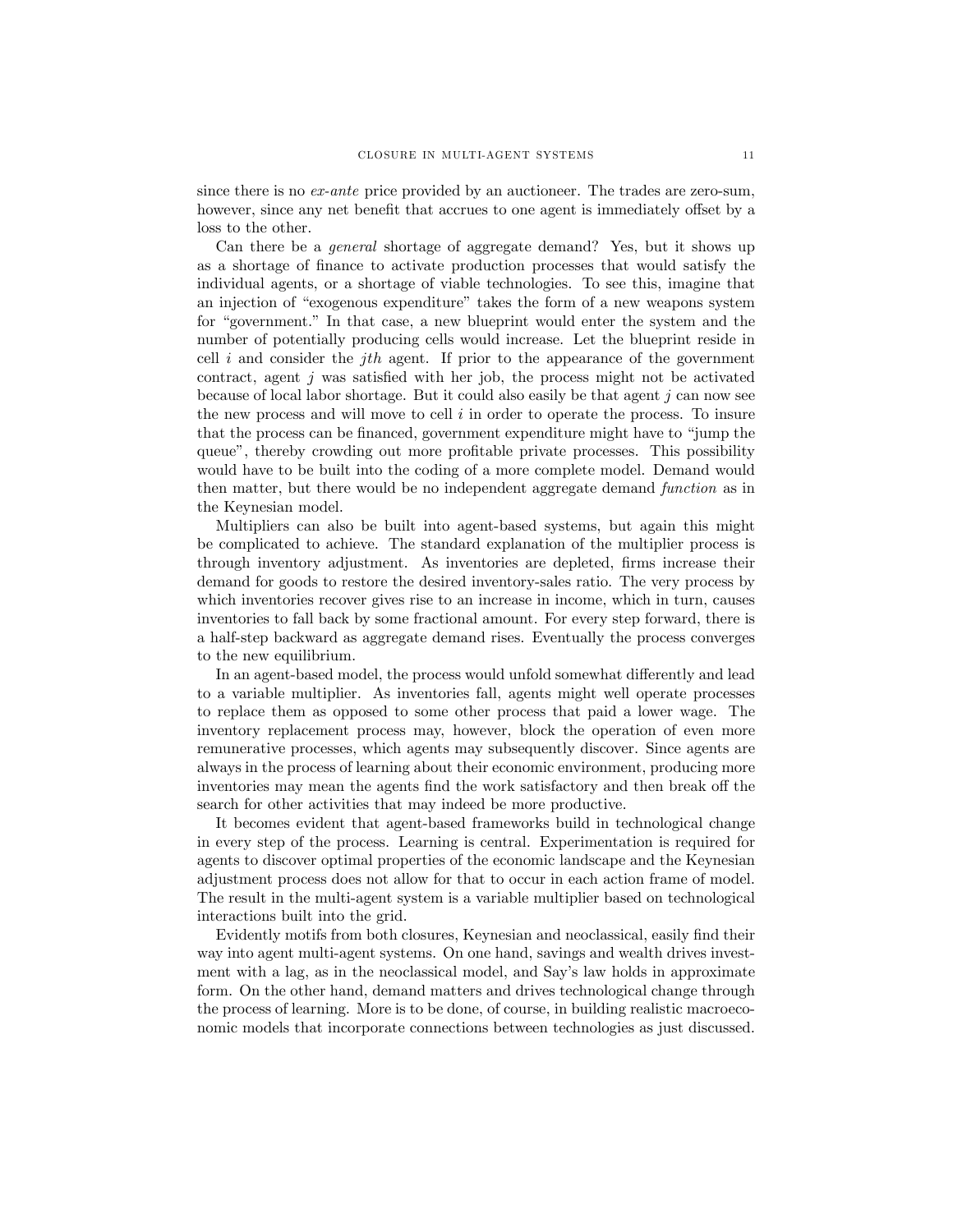#### 12 BILL GIBSON

The traditional Keynesian and neoclassical models suppress complexity through aggregation and the use of representative agents. This does not mean that complexity is absent; it is simply repressed. Agent-based models focus on heterogeneity and interaction in complex environments. The neoclassical system models savings and lets investment follow in its path without much comment while the Keynesian system does the reverse. In the agent-based system, both aspects of the problem are incorporated.

#### 5. Conclusion

Multi-agents systems provide an interdisciplinary approach that can integrate results from other disciplines such as sociology, anthropology and political science, as well as the natural sciences. These models can be made consistent with experimental and game theoretic results. Since they do not rely on analytical results for their main Öndings, there is no need to invoke arbitrary assumptions to obtain existence or stability of equilibria. Running the model reveals whether interesting properties emerge and what happens out of "equilibrium" cannot be safely ignored. Indeed, agent histories cumulate in a path dependent way to give rise to a statistical distribution of outcomes. How that distribution is characterized becomes a fundamental property of the system.

ìClosureî is not something that any agent can perceive. It makes no sense to model the decision of heterogeneous agents as responding to whether it is the supply of labor or the level of investment that is given to the system as a whole. In old-school macromodels, closure determined the basic character of the model, its comparative statics and associated dynamics. In the agent-based framework, the character of the model is not imposed from outside, but rather arises from within the equations of motion of the individual agents [\(Gatti et al., 2008\)](#page-14-19).

Is it time to retire Keynes? In some fundamental sense the answer is yes. A new generation of models represents not only a break with earlier theories but a break in how we learn about economies and economics generally. Old-style Keynesian or neoclassical economics that ignore advances in computational theory and practice is astronomy without telescopes. The closure debate drew its energy from the fact that both models were fundamentally inadequate. Agent-based models represent a step forward, and at a minimum, allow us to close the debate on closure.

#### **REFERENCES**

- <span id="page-13-4"></span>Abdallah, S. and V. Lesser (2007, May). Multiagent reinforcement learning and self-organization in a network of agents. In Proceedings of the Sixth International Joint Conference on Autonomous Agents and Multi-Agent Systems, Honolulu.
- <span id="page-13-0"></span>Arthur, W. B., S. Durlauf, and D. Lane (1997). The Economy as an Evolving Complex System,, Volume 2. New York: Addison-Wesley.
- <span id="page-13-3"></span>Axtell, R. (1999, June). The emergence of firms in a population of agents. http://www.brookings.edu/es/dynamics/papers/firms/firmspage.htm.
- <span id="page-13-1"></span>Axtell, R., J. Epstein, and P. Young (2001). The emergence of classes in a multiagent bargaining model. In S. Durlauf and P. Young (Eds.), Social dynamics, pp. 191–212. Cambridge, MA: MIT Press.
- <span id="page-13-2"></span>Bacha, E. L. (1990). A three-gap model of foreign transfers and the gdp growth rate in developing countries. Journal of Development Economics  $32(2)$ ,  $279-296$ .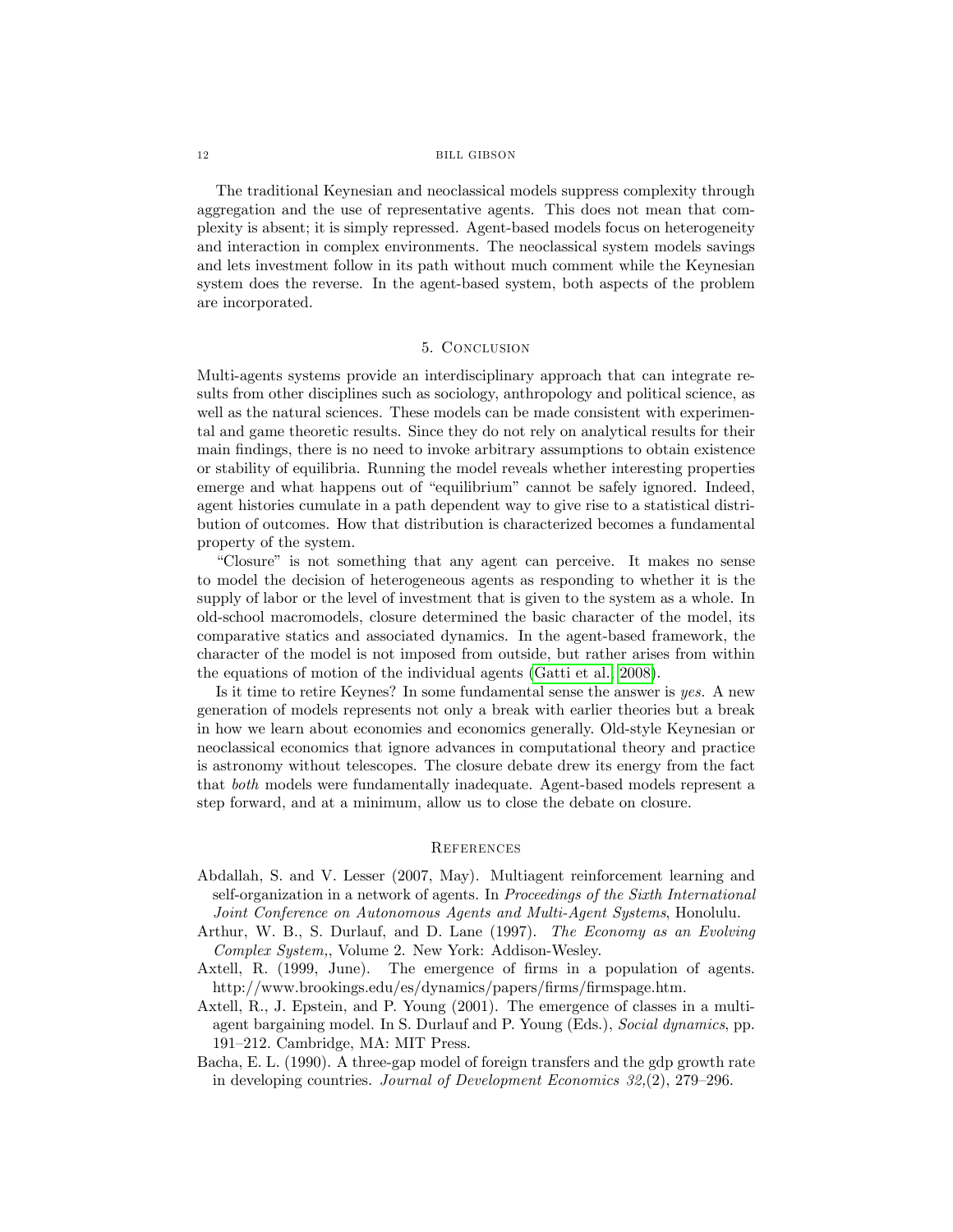- <span id="page-14-17"></span>Barabási, A.-L. (2003, April). Linked: How Everything Is Connected to Everything Else and What It Means for Business, Science, and Everyday Life. Plume Books.
- <span id="page-14-14"></span>Barabási, A.-L. and R. Albert (1999, October). Emergence of scaling in random networks. Science 286, 509-512.
- <span id="page-14-10"></span>Basu, K. (1994). The traveler's dilemma: Paradoxes of rationality in game theory. American Economic Review  $84(2)$ , 391–395.
- <span id="page-14-18"></span>Boutilier, C., Y. Shoham, and M. P. Wellman (1997). Economic principles of multiagent systems. Artificial Intelligence  $94(1-2)$ , 1-6.
- <span id="page-14-11"></span>Debreu, G. (1974). Excess demand functions. Journal of Mathematical Economics  $1, 15-21.$
- <span id="page-14-13"></span>Dessalles, J. L., J. Ferber, and D. Phan (2007). Emergence in agent based computational social science: conceptual, formal and diagrammatic analysis. http://perso.univ-rennes1.fr/denis.phan/papers/DessallesFerberPhan2007.pdf.
- <span id="page-14-1"></span>Dewatripont, M. and G. Michel (1987, June). On closure rules, homogeneity and dynamics in applied general equilibrium models. Journal of Development Economics  $26(1)$ , 65-78.
- <span id="page-14-15"></span>Durlauf, S. N. (1996). A theory of persistent income inequalty. Journal of Economic Growth  $1(1)$ , 75–93.
- <span id="page-14-0"></span>Durlauf, S. N. (1999). How can statistical mechanics contribute to social sciences? Prepared for the Proceedings of the National Academy of Sciences.
- <span id="page-14-2"></span>Dutt, A. K. (2007). Heterodox development economics and the role of aggregate demand. Centre for Development Studies, University of Glasgow. http://www.eurovirology.com/centres/developmentstudies/conference2007/papers/.
- <span id="page-14-3"></span>Epstein, J. and R. Axtell (1996). Growing Artificial Societies: Social Science from the Bottom Up. Washington, DC:: Brookings Institution Press.
- <span id="page-14-19"></span>Gatti, D. D., E. Gaffeo, M. Gallegati, G. Giulioni, and A. Palestrini (2008). *Emer*gent macroeconomics. New Economic Windows. Frankfort: Springer.
- <span id="page-14-16"></span>Gibson, B. (2007). A multi-agent systems approach to microeconomic foundations of macro. University of Massachusetts, Department of Economics Working Paper Series.
- <span id="page-14-9"></span>Henrich, J., R. Boyd, S. Bowles, C. Camerer, E. Fehr, and H. Gintis (2004). Foundations of Human Sociality: Economic Experiments and Ethnographic Evidence from Fifteen Small-Scale Societies. Oxford: Oxford University Press.
- <span id="page-14-8"></span>Holland, J. (1998). Emergence: From Chaos to Order. New York, NY: Basic Books.
- <span id="page-14-7"></span>Lucas, R. E. (1976). Econometric policy evaluation: A critique. Carnegie-Rochester Conference Series on Public Policy  $1(1)$ , 19-46.
- <span id="page-14-5"></span>Lucas, R. E. and T. J. Sargent (1978). After Keynesian macroeconomics. In After the Phillips Curve: Peristence of High Inflation and High Unemployment, pp. 49–72. Boston, MA: Federal Reserve Bank.
- <span id="page-14-12"></span>Machta, B. and J. Machta (2005). Parallel dynamics and computational complexity of network growth models. Physical Review  $E \quad 71, \quad 1-9.$ http://www.citebase.org/abstract?id=oai:arXiv.org:cond-mat/0408372.
- <span id="page-14-6"></span>Plosser, C. (1989, Summer). Understanding real business cycles. Journal of Economic Perspectives  $3, 51-77$ .
- <span id="page-14-4"></span>Railsback, S. F., S. L. Lytinen, and S. K. Jackson (2007). Agent-based simulation platforms: Review and development recommendations. Simulation  $82(9)$ , 609 – 623.